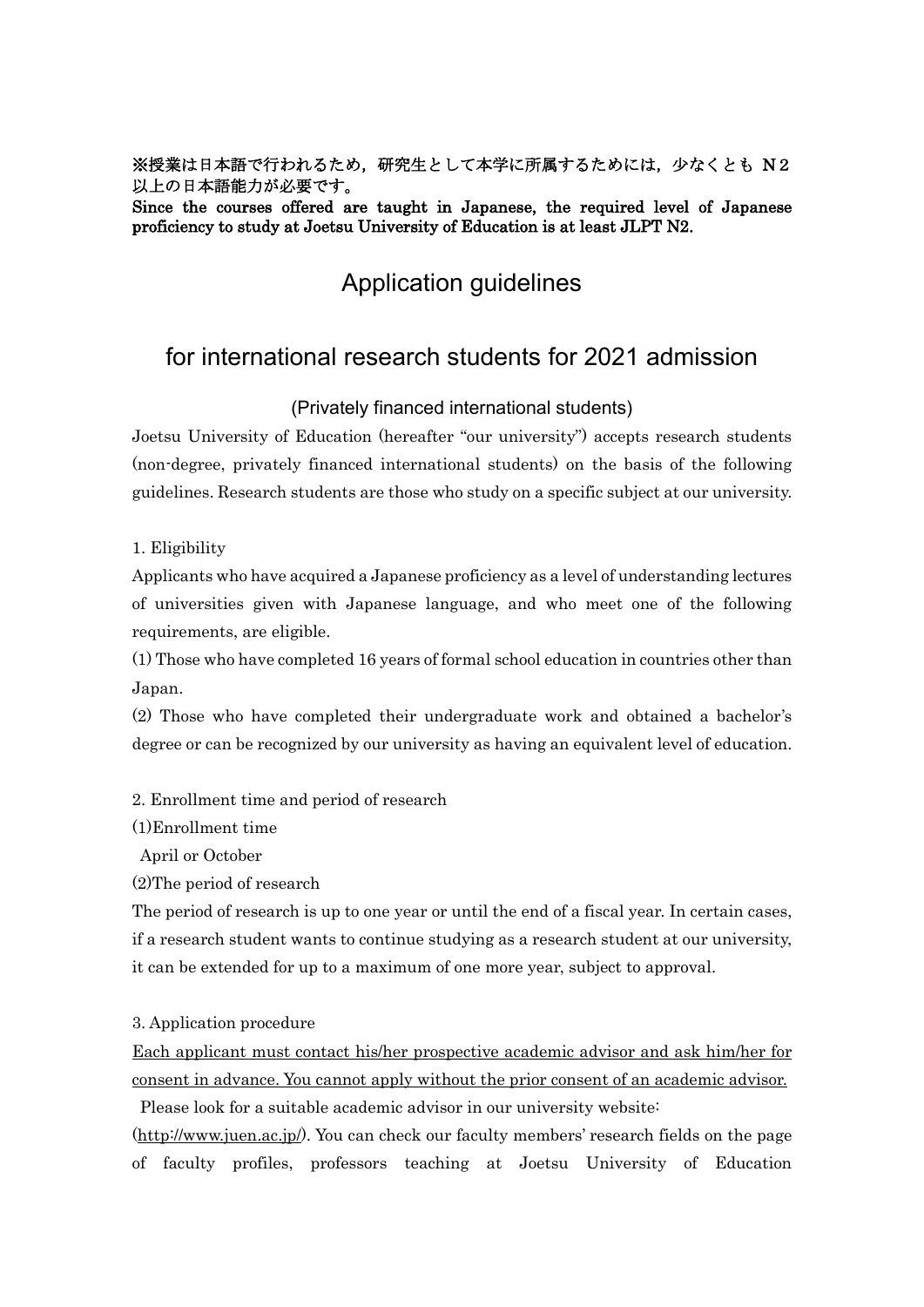(http://staff.juen.ac.jp/search/index.html).

(1) How to apply

After obtaining your advisor's consent, you need to send or hand in the submission documents (see below 3) to the specified delivery address (see below 9) by the submission deadline ( If you are outside of Japan, please send by EMS). We will send a "certificate of payment for screening fee" to applicants who are selected by document screening ( see below 4). Please make sure you pay 9,800 JP yen and send or hand in certificate of payment. If you are living outside Japan, please ask the International Exchange and Regional Cooperation Team about how to pay the screening fee.

| The enrollment time | Submission deadline                                                                                                           | Open hours                                                                                                                           |
|---------------------|-------------------------------------------------------------------------------------------------------------------------------|--------------------------------------------------------------------------------------------------------------------------------------|
| April, 2021         | Applicants living outside of Japan:<br>Monday, November 16, 2020.<br>Applicants living in Japan:<br>Friday, February 5, 2021. | $8:30 \text{ AM} \sim 5:15 \text{ PM}$<br>Except<br>Saturdays, Sundays,<br>National holidays<br>and from December 29<br>to January 3 |
| October, 2021       | Applicants living outside of Japan:<br>Wednesday, May 19, 2021.<br>Applicants living in Japan:<br>Friday, July 23, 2021.      |                                                                                                                                      |

(2)The submission deadline

#### (3) Document submission

### As for the certificate written in the language other than Japanese, make sure to attach a Japanese translation.

- ① Application form for enrollment for research students (Form 1)
- ② Joetsu University of Education investigation form for research students (international students) (Form 2)
- ③ The academic advisor application form (Form 3)
- ④ Letter of recommendation (Form 4)
- ⑤ Certificate of (prospective) graduation/ completion of the last school you attended. (original)
- ⑥ Transcripts of academic records of the last school you attended (original).
- ⑦ One of the following certification, each of them is required in 2 years before application.
	- Letter of results of JLPT-Japanese Language Proficiency Test-N2 (former class 2) or above and/or certificate of JLPT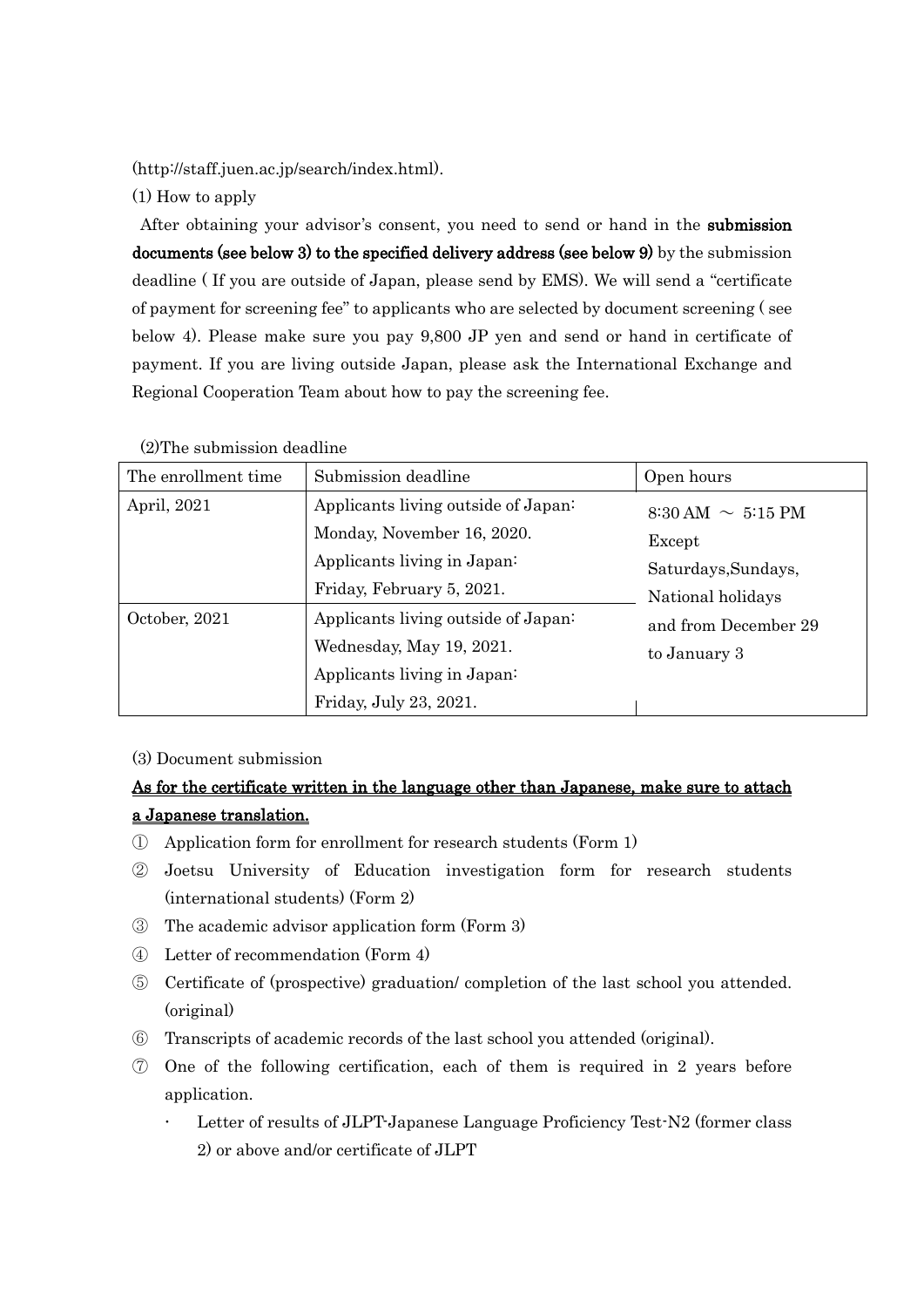- Certificate and grade report of practical Japanese test (level A-C) (J-test) level C or above.
- Score report of Examination for Japanese University admission for international students (EJU) (Japanese language) 270 points or above
- A certificate of Japanese ability of the same standard of JLPT N2 or above in other Japanese proficiency tests, etc.
- ⑧ Copy of family register or certificate of place of residence (citizenship) which is issued by a public agency of the applicant's country
- ⑨ Copy of the page with applicant's photo from his or her own passport
- ⑩ Certificate of graduation and certificate of academic degree, issued by graduation university (only for Chinese applicants) ※Applicants from the People's Republic of China additionally need to submit Verification Report of China Higher Education Qualification Certificate issued by China Academic Degree & Graduate Education Development Center.
- ⑪ Written consent from the head of your workplace (only incumbents)
- 4. Selection process
	- Applicants will be selected through 2 steps:
	- (1) Japanese speaking proficiency test (on phone etc)
	- (2) Documents review (if necessary, a practical exam and an interview are required)
- 5. Announcement of the result

We will inform the result of selection to all applicants. A notice of acceptance and documents related to enrollment procedures will be sent to the successful applicant.

6. Enrollment procedure

The successful applicants must pay an entrance fee of 84,600 JP yen and complete the enrollment procedure within the designated period. If the enrollment procedure is not completed appropriately within the period, you cannot enter our university. We will send an acceptance letter to the successful applicant who completed the enrollment procedure.

7. Tuition fees

We will send a tuition fee payment slip to the person who gained admission to our university at the beginning of April or October. Make sure to pay at the post office or the bank within the designated period.